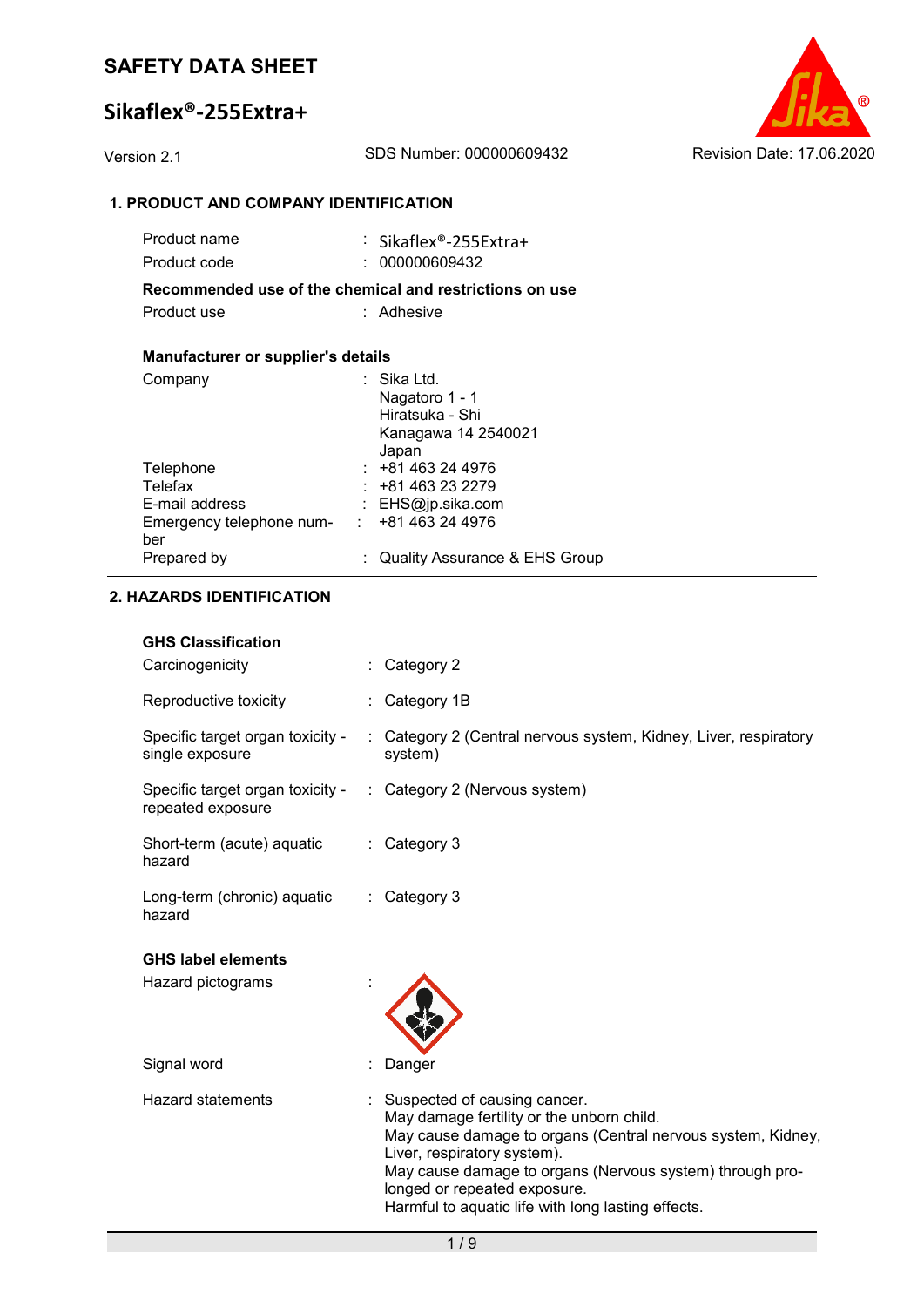# **Sikaflex®-255Extra+**



| Version 2.1              | SDS Number: 000000609432                                                                                                                                                                                                                                                                                                                                                                                                                                                                                                                                                                                                  | Revision Date: 17.06.2020 |
|--------------------------|---------------------------------------------------------------------------------------------------------------------------------------------------------------------------------------------------------------------------------------------------------------------------------------------------------------------------------------------------------------------------------------------------------------------------------------------------------------------------------------------------------------------------------------------------------------------------------------------------------------------------|---------------------------|
| Precautionary statements | $:$ Prevention:<br>Obtain special instructions before use.<br>Do not handle until all safety precautions have been read and<br>understood.<br>Do not breathe dust/ fume/ gas/ mist/ vapours/ spray.<br>Wash skin thoroughly after handling.<br>Do not eat, drink or smoke when using this product.<br>Avoid release to the environment.<br>Wear protective gloves/ protective clothing/ eye protection/ face<br>protection.<br>Response:<br>IF exposed or concerned: Call a POISON CENTER/ doctor.<br>Storage:<br>Store locked up.<br>Disposal:<br>Dispose of contents/ container to an approved waste disposal<br>plant. |                           |
|                          |                                                                                                                                                                                                                                                                                                                                                                                                                                                                                                                                                                                                                           |                           |

### **Other hazards which do not result in classification**

None known.

### **3. COMPOSITION/INFORMATION ON INGREDIENTS**

| Substance / Mixture |  | Mixture |
|---------------------|--|---------|
|---------------------|--|---------|

### **Hazardous components**

| Chemical name                       | CAS-No.   | Concentration (%) | <b>ENCS/ISHL</b><br>number |
|-------------------------------------|-----------|-------------------|----------------------------|
| xylene                              | 1330-20-7 | 2.7               | $3-3, 3-60$                |
| ethylbenzene                        | 100-41-4  | 1.8               | $3-28, 3-60$               |
| Carbon black                        | 1333-86-4 | $>= 10 - 20$      | $\overline{\phantom{0}}$   |
| 4,4'-methylenediphenyl diisocyanate | 101-68-8  | $>= 0.1 - 5.1$    | 4-118                      |

### **4. FIRST AID MEASURES**

| General advice                                                    | : Move out of dangerous area.<br>Consult a physician.<br>Show this safety data sheet to the doctor in attendance.                                                    |
|-------------------------------------------------------------------|----------------------------------------------------------------------------------------------------------------------------------------------------------------------|
| If inhaled                                                        | $\therefore$ Move to fresh air.<br>Consult a physician after significant exposure.                                                                                   |
| In case of skin contact                                           | : Take off contaminated clothing and shoes immediately.<br>Wash off with soap and plenty of water.<br>If symptoms persist, call a physician.                         |
| In case of eye contact                                            | : Remove contact lenses.<br>Keep eye wide open while rinsing.<br>If eye irritation persists, consult a specialist.                                                   |
| If swallowed                                                      | : Clean mouth with water and drink afterwards plenty of water.<br>Do not give milk or alcoholic beverages.<br>Never give anything by mouth to an unconscious person. |
| Most important symptoms<br>and effects, both acute and<br>delayed | : No known significant effects or hazards.<br>See Section 11 for more detailed information on health effects<br>and symptoms.                                        |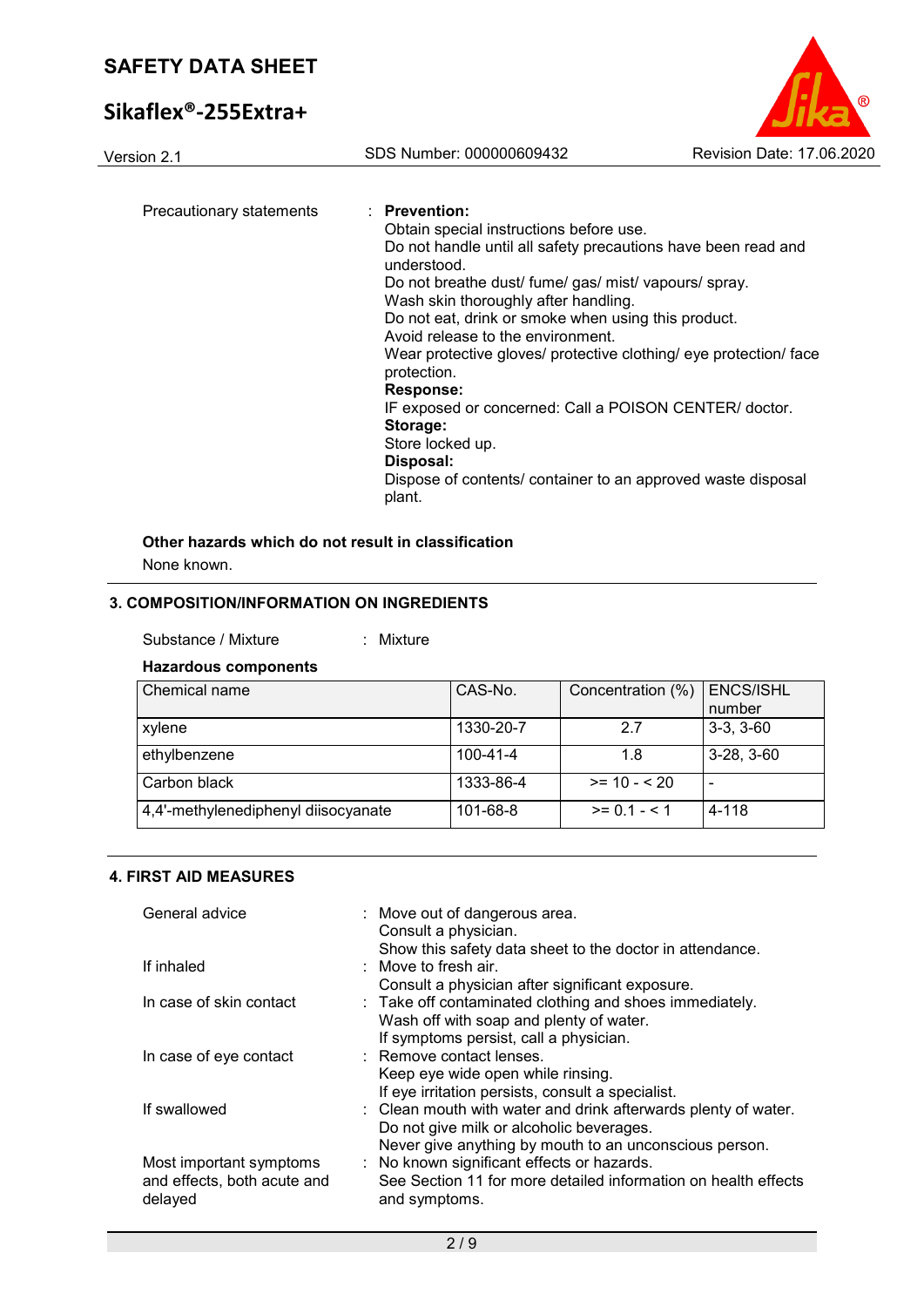# **Sikafle**

| Sikaflex®-255 Extra+                         |                                                                                                                                                                                                             |                           |
|----------------------------------------------|-------------------------------------------------------------------------------------------------------------------------------------------------------------------------------------------------------------|---------------------------|
| Version 2.1                                  | SDS Number: 000000609432                                                                                                                                                                                    | Revision Date: 17.06.2020 |
| Notes to physician                           | Suspected of causing cancer.<br>May damage fertility or the unborn child.<br>May cause damage to organs.<br>May cause damage to organs through prolonged or repeated<br>exposure.<br>Treat symptomatically. |                           |
| <b>5. FIREFIGHTING MEASURES</b>              |                                                                                                                                                                                                             |                           |
| Unsuitable extinguishing<br>media            | Suitable extinguishing media : Foam, Carbon dioxide (CO2)<br>: No data                                                                                                                                      |                           |
| ucts                                         | Hazardous combustion prod- : No hazardous combustion products are known                                                                                                                                     |                           |
| ods                                          | Specific extinguishing meth- : Standard procedure for chemical fires.                                                                                                                                       |                           |
| for firefighters                             | Special protective equipment : In the event of fire, wear self-contained breathing apparatus.                                                                                                               |                           |
| <b>6. ACCIDENTAL RELEASE MEASURES</b>        |                                                                                                                                                                                                             |                           |
| tive equipment and emer-<br>gency procedures | Personal precautions, protec- : Use personal protective equipment.<br>Deny access to unprotected persons.                                                                                                   |                           |

| Environmental precautions                                | : Do not flush into surface water or sanitary sewer system.<br>If the product contaminates rivers and lakes or drains inform<br>respective authorities.                     |
|----------------------------------------------------------|-----------------------------------------------------------------------------------------------------------------------------------------------------------------------------|
| Methods and materials for<br>containment and cleaning up | $\therefore$ Soak up with inert absorbent material (e.g. sand, silica gel,<br>acid binder, universal binder, sawdust).<br>Keep in suitable, closed containers for disposal. |

# **7. HANDLING AND STORAGE**

### **Handling**

| Advice on protection against<br>fire and explosion | : Normal measures for preventive fire protection.                                                                                                                                                                                                                                                                                |
|----------------------------------------------------|----------------------------------------------------------------------------------------------------------------------------------------------------------------------------------------------------------------------------------------------------------------------------------------------------------------------------------|
| Advice on safe handling                            | : Avoid exceeding the given occupational exposure limits (see<br>section 8).<br>Do not get in eyes, on skin, or on clothing.<br>For personal protection see section 8.<br>Smoking, eating and drinking should be prohibited in the ap-<br>plication area.<br>Follow standard hygiene measures when handling chemical<br>products |
| Avoidance of contact<br>Hygiene measures           | : No data available<br>: Handle in accordance with good industrial hygiene and safety<br>practice.<br>When using do not eat or drink.<br>When using do not smoke.<br>Wash hands before breaks and at the end of workday.                                                                                                         |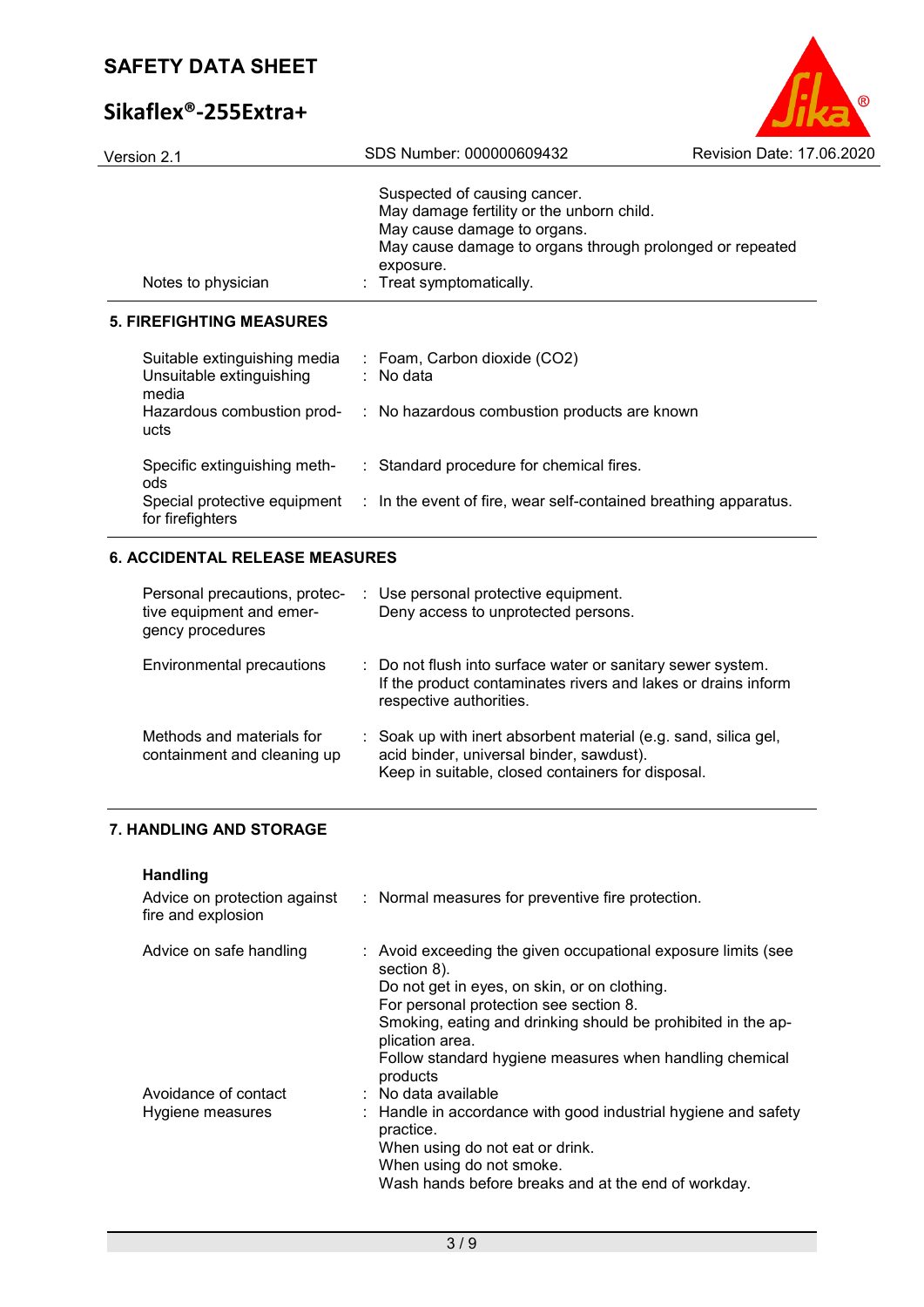# **Sikaflex®-255Extra+**



### **Storage**

Conditions for safe storage : Store in original container.

Keep in a well-ventilated place. Observe label precautions. Store in accordance with local regulations.

### **8. EXPOSURE CONTROLS/PERSONAL PROTECTION**

#### **Threshold limit value and permissible exposure limits for each component in the work environment**

| Components                    | CAS-No.        | Value type<br>(Form of<br>exposure)       | Control parame-<br>ters / Permissible<br>concentration            | <b>Basis</b>       |
|-------------------------------|----------------|-------------------------------------------|-------------------------------------------------------------------|--------------------|
|                               | 1330-20-7      | OEL-M                                     | 50 ppm                                                            | <b>JP OEL</b>      |
| xylene                        |                |                                           |                                                                   |                    |
|                               |                |                                           | 217 mg/m3                                                         | <b>JSOH</b>        |
|                               |                |                                           | Further information: Group 2: Substances presumed to cause        |                    |
|                               |                | reproductive toxicity in humans           |                                                                   |                    |
|                               |                | <b>ACL</b>                                | 50 ppm                                                            | <b>JP OEL ISHL</b> |
|                               |                | <b>TWA</b>                                | 100 ppm                                                           | <b>ACGIH</b>       |
|                               |                | <b>STEL</b>                               | $150$ ppm                                                         | <b>ACGIH</b>       |
| ethylbenzene                  | $100 - 41 - 4$ | <b>ACL</b>                                | 20 ppm                                                            | JP OEL ISHL        |
|                               |                | OEL-M                                     | 50 ppm                                                            | <b>JP OEL</b>      |
|                               |                |                                           | 217 mg/m3                                                         | <b>JSOH</b>        |
|                               |                |                                           | Further information: Group 2: Substances presumed to cause        |                    |
|                               |                |                                           | reproductive toxicity in humans, Group 2B: possibly carcinogenic  |                    |
|                               | to humans      |                                           |                                                                   |                    |
| 4,4'-methylenediphenyl diiso- | 101-68-8       | OEL-M                                     | $0.05$ mg/m $3$                                                   | <b>JP OEL</b>      |
| cyanate                       |                |                                           |                                                                   | <b>JSOH</b>        |
|                               |                |                                           | Further information: Airway sensitizing agent; Group 1 substances |                    |
|                               |                | which induce allergic reactions in humans |                                                                   |                    |
|                               |                | <b>TWA</b>                                | 0.005 ppm                                                         | <b>ACGIH</b>       |

#### **Personal protective equipment**

| Respiratory protection   | : Use respiratory protection unless adequate local exhaust ventila-<br>tion is provided or exposure assessment demonstrates that expo-<br>sures are within recommended exposure guidelines.<br>The filter class for the respirator must be suitable for the maximum<br>expected contaminant concentration<br>(gas/vapour/aerosol/particulates) that may arise when handling the<br>product. If this concentration is exceeded, self-contained breathing<br>apparatus must be used. |
|--------------------------|------------------------------------------------------------------------------------------------------------------------------------------------------------------------------------------------------------------------------------------------------------------------------------------------------------------------------------------------------------------------------------------------------------------------------------------------------------------------------------|
| Hand protection          | : Chemical-resistant, impervious gloves complying with an approved<br>standard should be worn at all times when handling chemical<br>products if a risk assessment indicates this is necessary.                                                                                                                                                                                                                                                                                    |
| Eye protection           | : Safety eyewear complying with an approved standard should be<br>used when a risk assessment indicates this is necessary.                                                                                                                                                                                                                                                                                                                                                         |
| Skin and body protection | : Choose body protection in relation to its type, to the concentration<br>and amount of dangerous substances, and to the specific work-<br>place.                                                                                                                                                                                                                                                                                                                                  |

#### **9. PHYSICAL AND CHEMICAL PROPERTIES**

Appearance : paste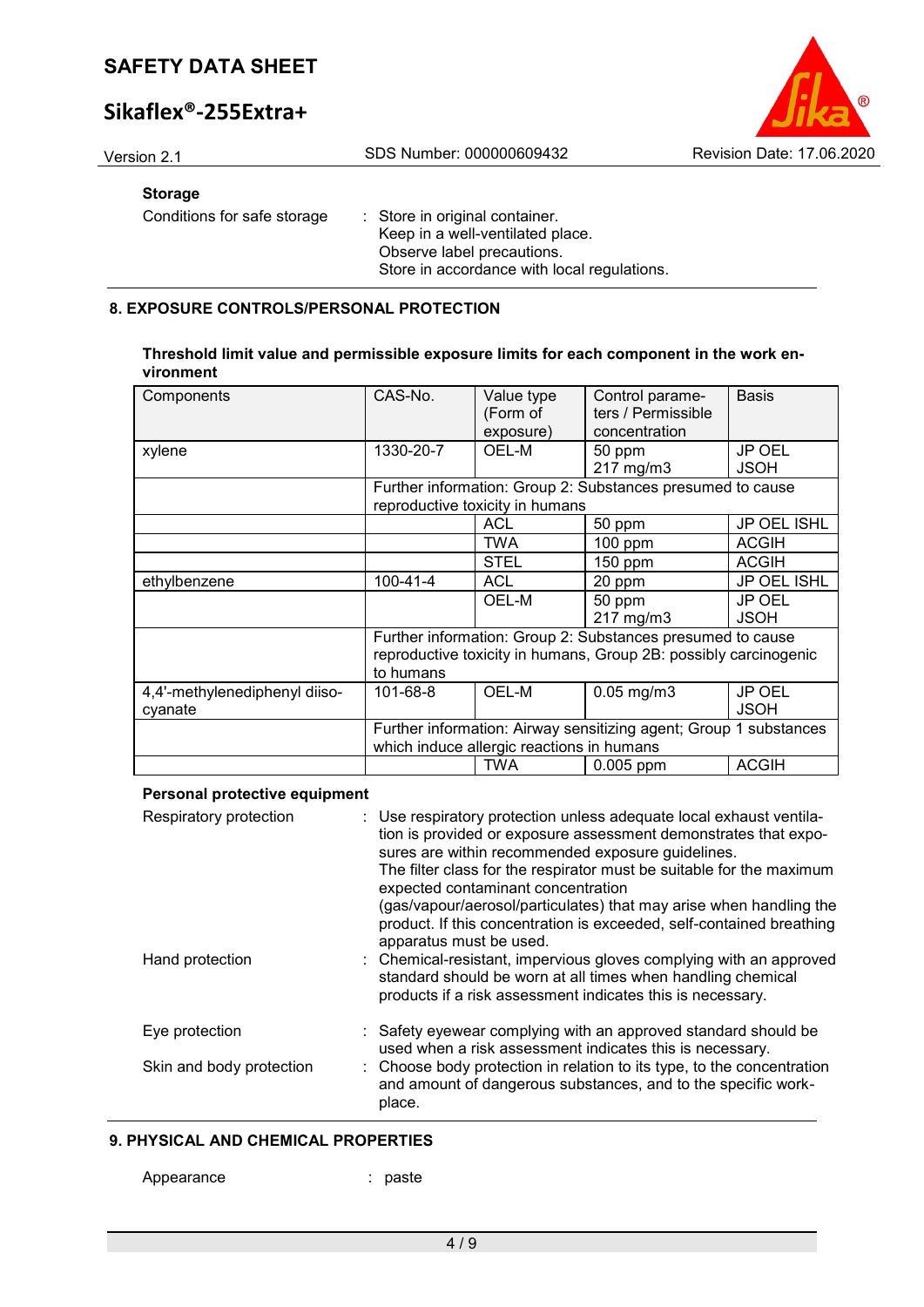# **Sikaflex®-255Extra+**



| Colour                                     |   | black                         |
|--------------------------------------------|---|-------------------------------|
| Odour                                      |   | characteristic                |
| <b>Odour Threshold</b>                     |   | No data available             |
| pH                                         |   | Not applicable                |
| Melting point/range / Freezing             |   | : No data available           |
| point<br>Boiling point/boiling range       |   | : No data available           |
| Flash point                                | t | ca. 70 °C, Method: closed cup |
| Evaporation rate                           |   | No data available             |
| Flammability                               |   | No data available             |
| Upper explosion limit                      |   | No data available             |
| Lower explosion limit                      |   | No data available             |
| Vapour pressure                            |   | $: 0.01$ hPa (0.01 mmHg)      |
| Relative vapour density                    |   | No data available             |
| Density                                    |   | : ca. 1.13 g/cm3 (23 °C)      |
| Solubility(ies)<br>Water solubility        |   | insoluble                     |
| Partition coefficient: n-<br>octanol/water |   | No data available             |
| Auto-ignition temperature                  |   | : No data available           |
| Decomposition temperature                  |   | : No data available           |
| Viscosity<br>Viscosity, dynamic            |   | No data available             |
| Viscosity, kinematic                       |   | : ca. > 20.5 mm2/s (40 °C)    |
| <b>Explosive properties</b>                |   | No data available             |
| Molecular weight                           |   | No data available             |
|                                            |   |                               |

### **10. STABILITY AND REACTIVITY**

| Reactivity                          | : No dangerous reaction known under conditions of normal use. |
|-------------------------------------|---------------------------------------------------------------|
| Chemical stability                  | : The product is chemically stable.                           |
| Possibility of hazardous reac-      | : No hazards to be specially mentioned.                       |
| tions                               |                                                               |
| Conditions to avoid                 | $\therefore$ No data available                                |
| Incompatible materials              | : No data available                                           |
| Hazardous decomposition<br>products | No decomposition if stored and applied as directed.           |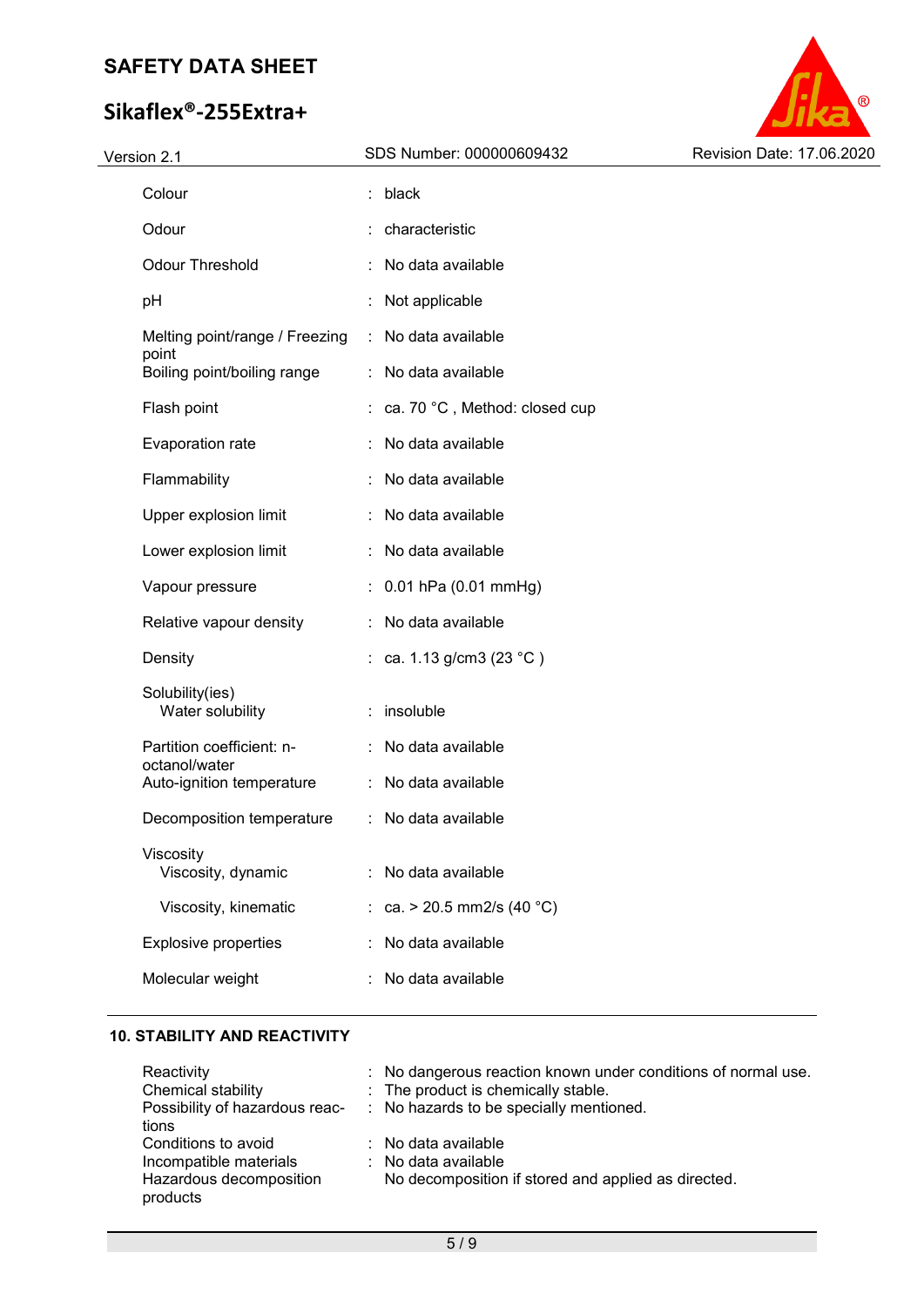## **Sikaflex®-255Extra+**



### **11. TOXICOLOGICAL INFORMATION**

| <b>Acute toxicity</b>                |                                       |
|--------------------------------------|---------------------------------------|
| Harmful if inhaled.                  |                                       |
| Components:<br>xylene:               |                                       |
| Acute oral toxicity                  | : LD50 Oral (Rat): $3,523$ mg/kg      |
| Acute dermal toxicity                | : LD50 Dermal (Rabbit): $1,700$ mg/kg |
| ethylbenzene:<br>Acute oral toxicity | : LD50 Oral (Rat): 3,500 mg/kg        |
| Acute dermal toxicity                | LD50 Dermal (Rabbit): 5,510 mg/kg     |

#### **4,4'-methylenediphenyl diisocyanate:**

| Acute inhalation toxicity | $\therefore$ Acute toxicity estimate: 1.5 mg/l |
|---------------------------|------------------------------------------------|
|                           | Test atmosphere: dust/mist                     |
|                           | Method: Expert judgement                       |

#### **Skin corrosion/irritation**

Not classified based on available information.

### **Serious eye damage/eye irritation**

Not classified based on available information.

#### **Respiratory or skin sensitisation**

Skin sensitisation: Not classified based on available information. Respiratory sensitisation: Not classified based on available information.

#### **Germ cell mutagenicity**

Not classified based on available information.

#### **Carcinogenicity**

Suspected of causing cancer.

### **Reproductive toxicity**

May damage fertility or the unborn child.

#### **STOT - single exposure**

May cause damage to organs (Central nervous system, Kidney, Liver, respiratory system).

### **STOT - repeated exposure**

May cause damage to organs (Nervous system) through prolonged or repeated exposure.

#### **Aspiration toxicity**

Not classified based on available information.

### **12. ECOLOGICAL INFORMATION**

#### **Ecotoxicity**

### **Components: ethylbenzene:**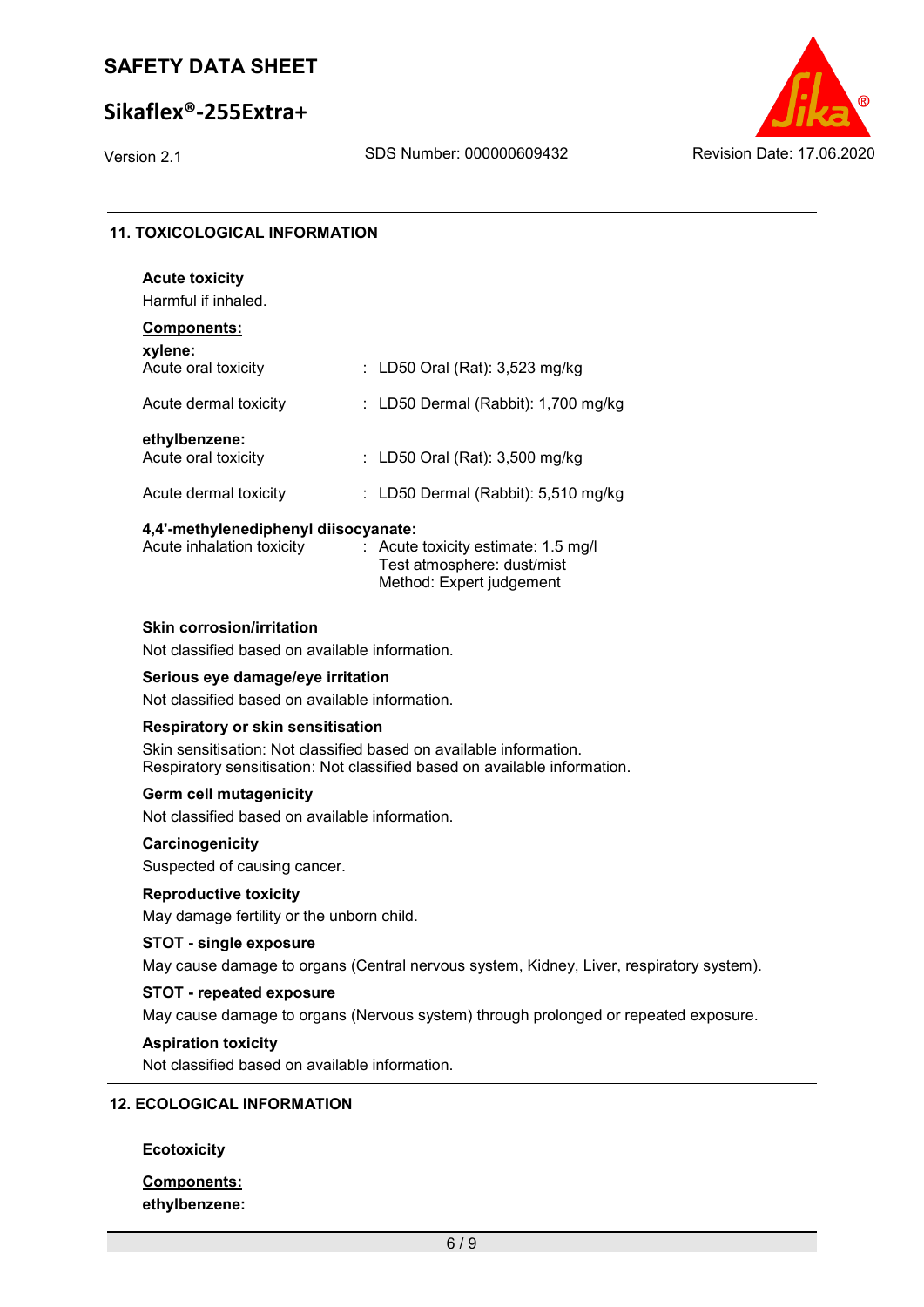# **Sikaflex®-255Extra+**

| Version 2.1                                               | SDS Number: 000000609432                        | Revision Date: 17.06.2020 |
|-----------------------------------------------------------|-------------------------------------------------|---------------------------|
| Toxicity to fish                                          | : LC50 (Fish): <= 1 mg/l<br>Exposure time: 96 h |                           |
| M-Factor (Acute aquatic tox- : 1<br>icity)                |                                                 |                           |
| <b>Persistence and degradability</b><br>No data available |                                                 |                           |
| <b>Bioaccumulative potential</b><br>No data available     |                                                 |                           |
| <b>Mobility in soil</b><br>No data available              |                                                 |                           |
| Hazardous to the ozone layer<br>Not applicable            |                                                 |                           |
| Other adverse effects                                     |                                                 |                           |
| <u>Product:</u><br>Additional ecological infor-<br>mation | : There is no data available for this product.  |                           |

 $\circledR$ 

### **13. DISPOSAL CONSIDERATIONS**

| <b>Disposal methods</b> |                                                                                                                                      |
|-------------------------|--------------------------------------------------------------------------------------------------------------------------------------|
| Waste from residues     | : The product should not be allowed to enter drains, water<br>courses or the soil.                                                   |
|                         | Do not contaminate ponds, waterways or ditches with chemi-<br>cal or used container.<br>Send to a licensed waste management company. |
| Contaminated packaging  | : Empty remaining contents.                                                                                                          |
|                         | Dispose of as unused product.                                                                                                        |
|                         | Do not re-use empty containers.                                                                                                      |
|                         |                                                                                                                                      |

### **14. TRANSPORT INFORMATION**

#### **International Regulations**

### **UNRTDG**

Not regulated as a dangerous good

**IATA-DGR** Not regulated as a dangerous good

#### **IMDG-Code**

Not regulated as a dangerous good

### **Transport in bulk according to Annex II of MARPOL 73/78 and the IBC Code**

Not applicable for product as supplied.

### **National Regulations**

Refer to section 15 for specific national regulation.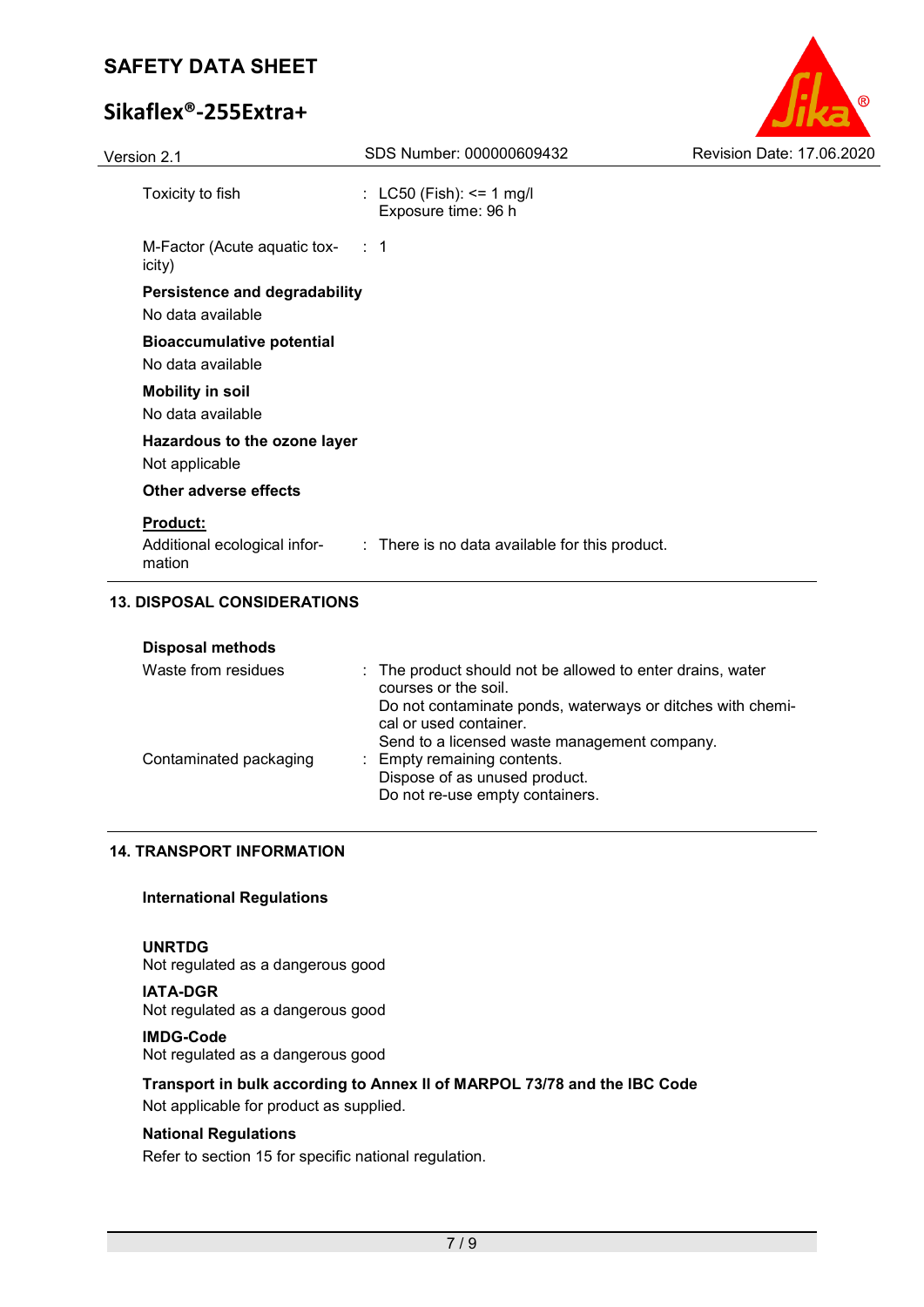### **Sikaflex®-255Extra+**



#### **15. REGULATORY INFORMATION**

#### **Related Regulations**

**Fire Service Law** Not applicable (Designated Flammable Substances)

#### **Industrial Safety and Health Law**

#### **Harmful Substances Prohibited from Manufacture** Not applicable

#### **Harmful Substances Required Permission for Manufacture** Not applicable

#### **Substances Prevented From Impairment of Health**

Chemical name Ethylbenzene

**Circular concerning Information on Chemicals having Mutagenicity - Annex 2: Information on Existing Chemicals having Mutagenicity** Not applicable

**Circular concerning Information on Chemicals having Mutagenicity - Annex 1: Information on Notified Substances having Mutagenicity** Not applicable

#### **Substances Subject to be Notified Names**

Article 57-2 (Enforcement Order Table 9)

| Chemical name                         | <b>Number</b> | Concentration (%) |
|---------------------------------------|---------------|-------------------|
| Carbon black                          | 130           | $>=10 - 20$       |
| Xvlene                                | 136           | $>=1 - 10$        |
| Ethylbenzene                          |               | $>=1 - 10$        |
| Methylenebis(4,1-phenylene) diisocya- | 599           | $>=0.1 - 1$       |
| nate                                  |               |                   |

#### **Substances Subject to be Indicated Names**

Article 57 (Enforcement Order Article 18)

| Chemical name | Number |
|---------------|--------|
| xylene        | 136    |
| ethylbenzene  |        |
| Carbon black  | 130    |

#### **Ordinance on Prevention of Hazards Due to Specified Chemical Substances - Group 2 Substance**

Chemical name Ethylbenzene

**Ordinance on Prevention of Lead Poisoning** Not applicable

**Ordinance on Prevention of Tetraalkyl Lead Poisoning** Not applicable

**Ordinance on Prevention of Organic Solvent Poisoning** Not applicable

**Poisonous and Deleterious Substances Control Law**